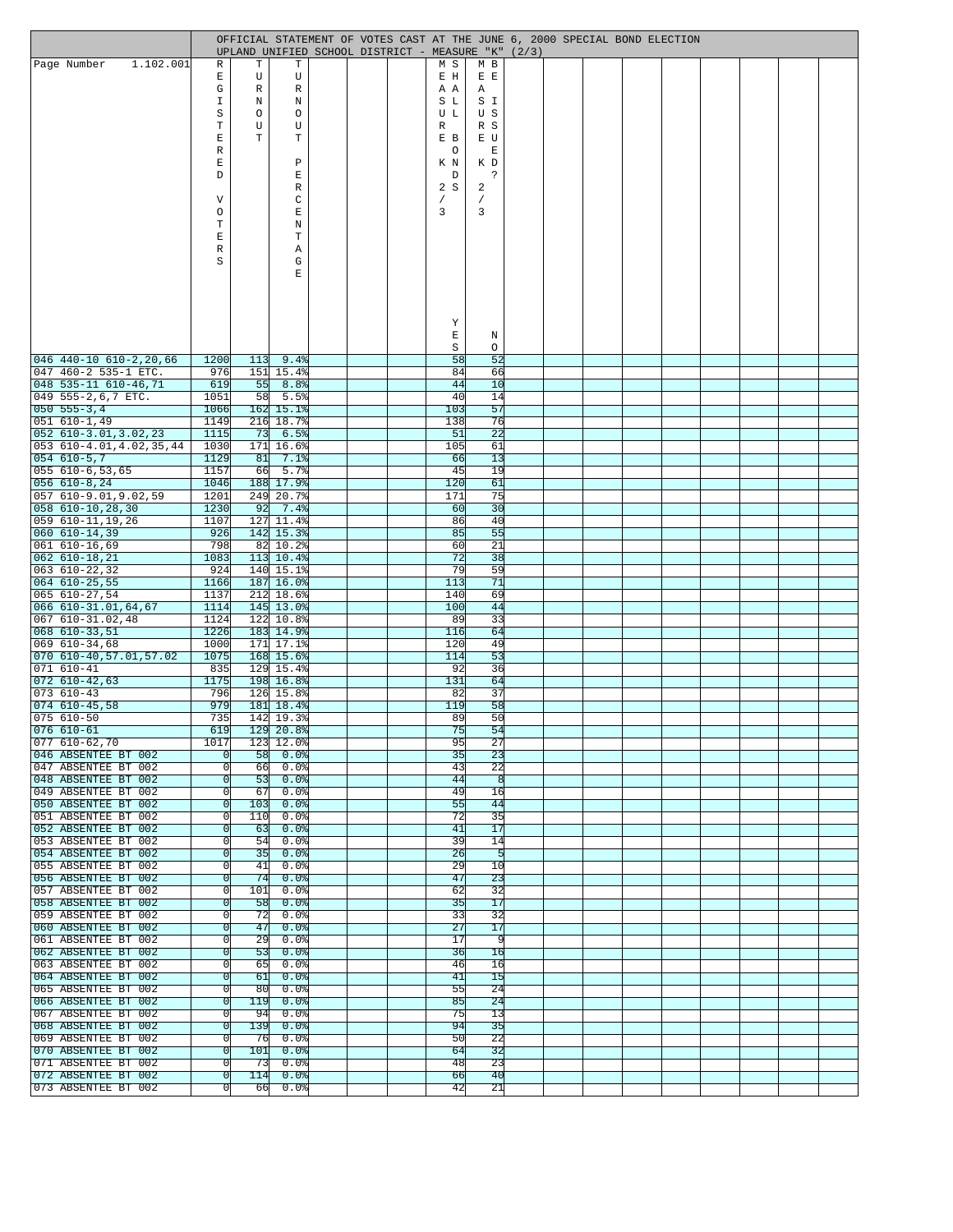|                                            |           |                                   |                   |                            |  |                      | OFFICIAL STATEMENT OF VOTES CAST AT THE JUNE 6, 2000 SPECIAL BOND ELECTION<br>UPLAND UNIFIED SCHOOL DISTRICT - MEASURE "K" (2/3) |  |  |  |  |  |
|--------------------------------------------|-----------|-----------------------------------|-------------------|----------------------------|--|----------------------|----------------------------------------------------------------------------------------------------------------------------------|--|--|--|--|--|
| Page Number                                | 2.102.001 | R                                 | $\mathbf T$       | $\mathbf T$                |  | M S                  | $M$ B                                                                                                                            |  |  |  |  |  |
|                                            |           | $\mathbf E$<br>G                  | U<br>$\, {\bf R}$ | U<br>R                     |  | $\mathbb E$ H<br>A A | $\mathbf{E}\cdot\mathbf{E}$<br>$\mathbb{A}$                                                                                      |  |  |  |  |  |
|                                            |           | $\mathbbm{1}$                     | $\, {\rm N}$      | $\, {\rm N}$               |  | S L                  | S I                                                                                                                              |  |  |  |  |  |
|                                            |           | $\rm S$                           | $\circ$           | $\circ$                    |  | U L                  | U S                                                                                                                              |  |  |  |  |  |
|                                            |           | $\mathbb T$<br>$\mathbf{E}% _{0}$ | U<br>$\mathbb T$  | U<br>$\mathbf T$           |  | R<br>E B             | R S<br>$\mathbb E$ U                                                                                                             |  |  |  |  |  |
|                                            |           | $\mathbb R$                       |                   |                            |  | $\circ$              | $\mathop{}\!\textnormal{E}$                                                                                                      |  |  |  |  |  |
|                                            |           | E                                 |                   | $\, {\bf P}$               |  | K N                  | K D                                                                                                                              |  |  |  |  |  |
|                                            |           | $\mathbb D$                       |                   | E<br>$\mathbb R$           |  | $\,$ D<br>2S         | $\ddot{\phantom{0}}$<br>$\overline{a}$                                                                                           |  |  |  |  |  |
|                                            |           | $\boldsymbol{\mathrm{V}}$         |                   | $\mathtt{C}$               |  | $\sqrt{2}$           | $\sqrt{2}$                                                                                                                       |  |  |  |  |  |
|                                            |           | $\circ$                           |                   | $\mathbf E$                |  | $\mathbf{3}$         | $\overline{3}$                                                                                                                   |  |  |  |  |  |
|                                            |           | $\mathbf T$<br>$\mathbf{E}$       |                   | $\mathbf N$<br>$\mathbf T$ |  |                      |                                                                                                                                  |  |  |  |  |  |
|                                            |           | $\mathbb R$                       |                   | Α                          |  |                      |                                                                                                                                  |  |  |  |  |  |
|                                            |           | $\rm S$                           |                   | ${\mathbb G}$              |  |                      |                                                                                                                                  |  |  |  |  |  |
|                                            |           |                                   |                   | E                          |  |                      |                                                                                                                                  |  |  |  |  |  |
|                                            |           |                                   |                   |                            |  |                      |                                                                                                                                  |  |  |  |  |  |
|                                            |           |                                   |                   |                            |  |                      |                                                                                                                                  |  |  |  |  |  |
|                                            |           |                                   |                   |                            |  | Y<br>$\mathbf{E}$    | N                                                                                                                                |  |  |  |  |  |
|                                            |           |                                   |                   |                            |  | $\rm S$              | $\circ$                                                                                                                          |  |  |  |  |  |
| 074 ABSENTEE BT 002<br>075 ABSENTEE BT 002 |           | 0 <br> 0                          |                   | $77$ 0.0%<br>73 0.0%       |  | 54<br>53             | 22<br>18                                                                                                                         |  |  |  |  |  |
| 076 ABSENTEE BT 002                        |           | 0                                 |                   | 510.0%                     |  | 32                   | 17                                                                                                                               |  |  |  |  |  |
| 077 ABSENTEE BT 002                        |           | 0                                 | 90                | $0.0$ %                    |  | 70                   | 16                                                                                                                               |  |  |  |  |  |
| **** TOTALS ****                           |           |                                   |                   | 32805 6858 20.9%           |  | 4507                 | 2156                                                                                                                             |  |  |  |  |  |
|                                            |           |                                   |                   |                            |  |                      |                                                                                                                                  |  |  |  |  |  |
|                                            |           |                                   |                   |                            |  |                      |                                                                                                                                  |  |  |  |  |  |
|                                            |           |                                   |                   |                            |  |                      |                                                                                                                                  |  |  |  |  |  |
|                                            |           |                                   |                   |                            |  |                      |                                                                                                                                  |  |  |  |  |  |
|                                            |           |                                   |                   |                            |  |                      |                                                                                                                                  |  |  |  |  |  |
|                                            |           |                                   |                   |                            |  |                      |                                                                                                                                  |  |  |  |  |  |
|                                            |           |                                   |                   |                            |  |                      |                                                                                                                                  |  |  |  |  |  |
|                                            |           |                                   |                   |                            |  |                      |                                                                                                                                  |  |  |  |  |  |
|                                            |           |                                   |                   |                            |  |                      |                                                                                                                                  |  |  |  |  |  |
|                                            |           |                                   |                   |                            |  |                      |                                                                                                                                  |  |  |  |  |  |
|                                            |           |                                   |                   |                            |  |                      |                                                                                                                                  |  |  |  |  |  |
|                                            |           |                                   |                   |                            |  |                      |                                                                                                                                  |  |  |  |  |  |
|                                            |           |                                   |                   |                            |  |                      |                                                                                                                                  |  |  |  |  |  |
|                                            |           |                                   |                   |                            |  |                      |                                                                                                                                  |  |  |  |  |  |
|                                            |           |                                   |                   |                            |  |                      |                                                                                                                                  |  |  |  |  |  |
|                                            |           |                                   |                   |                            |  |                      |                                                                                                                                  |  |  |  |  |  |
|                                            |           |                                   |                   |                            |  |                      |                                                                                                                                  |  |  |  |  |  |
|                                            |           |                                   |                   |                            |  |                      |                                                                                                                                  |  |  |  |  |  |
|                                            |           |                                   |                   |                            |  |                      |                                                                                                                                  |  |  |  |  |  |
|                                            |           |                                   |                   |                            |  |                      |                                                                                                                                  |  |  |  |  |  |
|                                            |           |                                   |                   |                            |  |                      |                                                                                                                                  |  |  |  |  |  |
|                                            |           |                                   |                   |                            |  |                      |                                                                                                                                  |  |  |  |  |  |
|                                            |           |                                   |                   |                            |  |                      |                                                                                                                                  |  |  |  |  |  |
|                                            |           |                                   |                   |                            |  |                      |                                                                                                                                  |  |  |  |  |  |
|                                            |           |                                   |                   |                            |  |                      |                                                                                                                                  |  |  |  |  |  |
|                                            |           |                                   |                   |                            |  |                      |                                                                                                                                  |  |  |  |  |  |
|                                            |           |                                   |                   |                            |  |                      |                                                                                                                                  |  |  |  |  |  |
|                                            |           |                                   |                   |                            |  |                      |                                                                                                                                  |  |  |  |  |  |
|                                            |           |                                   |                   |                            |  |                      |                                                                                                                                  |  |  |  |  |  |
|                                            |           |                                   |                   |                            |  |                      |                                                                                                                                  |  |  |  |  |  |
|                                            |           |                                   |                   |                            |  |                      |                                                                                                                                  |  |  |  |  |  |
|                                            |           |                                   |                   |                            |  |                      |                                                                                                                                  |  |  |  |  |  |
|                                            |           |                                   |                   |                            |  |                      |                                                                                                                                  |  |  |  |  |  |
|                                            |           |                                   |                   |                            |  |                      |                                                                                                                                  |  |  |  |  |  |
|                                            |           |                                   |                   |                            |  |                      |                                                                                                                                  |  |  |  |  |  |
|                                            |           |                                   |                   |                            |  |                      |                                                                                                                                  |  |  |  |  |  |
|                                            |           |                                   |                   |                            |  |                      |                                                                                                                                  |  |  |  |  |  |
|                                            |           |                                   |                   |                            |  |                      |                                                                                                                                  |  |  |  |  |  |
|                                            |           |                                   |                   |                            |  |                      |                                                                                                                                  |  |  |  |  |  |
|                                            |           |                                   |                   |                            |  |                      |                                                                                                                                  |  |  |  |  |  |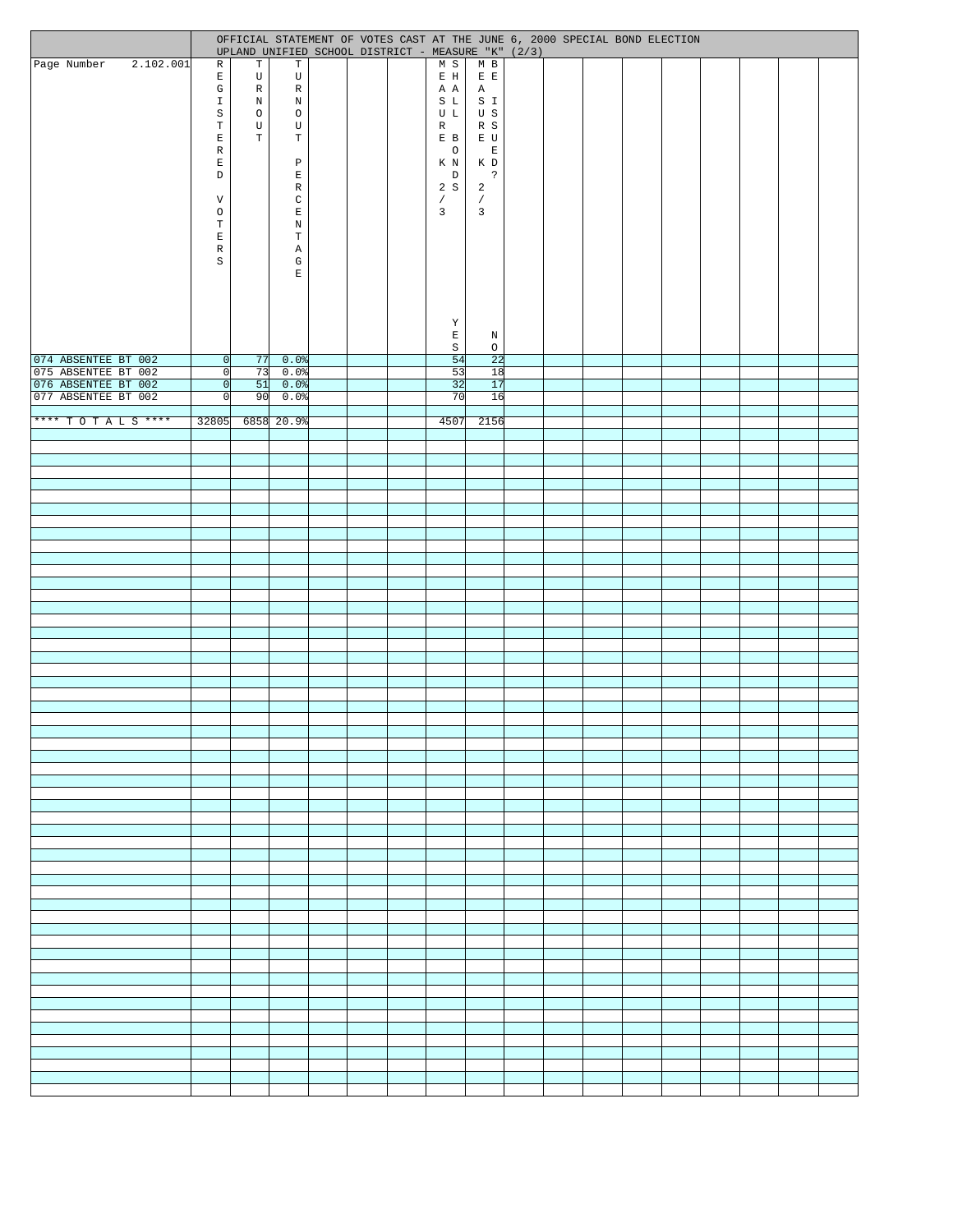| SUMMARY                   |                             |                            | OFFICIAL STATEMENT OF VOTES CAST AT THE JUNE 6, 2000 SPECIAL BOND ELECTION<br>UPLAND UNIFIED SCHOOL DISTRICT - MEASURE "K" (2/3) |  |                                                                                                               |                                         |  |  |  |  |  |
|---------------------------|-----------------------------|----------------------------|----------------------------------------------------------------------------------------------------------------------------------|--|---------------------------------------------------------------------------------------------------------------|-----------------------------------------|--|--|--|--|--|
| 3.1002.00<br>Page Number  | $\mathbb{R}$                | $\mathbb T$                | $\mathbf T$                                                                                                                      |  | M S                                                                                                           | $M$ B                                   |  |  |  |  |  |
|                           | $\mathbf E$<br>$\mathbb{G}$ | $\mathbf U$<br>$\mathbb R$ | $\mathtt{U}$<br>$\mathbb R$                                                                                                      |  | $\mathbb E$ H<br>A A                                                                                          | $E$ $\;$ $\;$ $\;$ $\;$<br>$\mathbb{A}$ |  |  |  |  |  |
|                           | $\mathbbm{1}$               | $\mathbf N$                | $\mathbb N$                                                                                                                      |  | S L                                                                                                           | S I                                     |  |  |  |  |  |
|                           | $\rm S$                     | $\circ$                    | $\circ$                                                                                                                          |  | U L                                                                                                           | U S                                     |  |  |  |  |  |
|                           | $\mathbb T$<br>$\mathbf E$  | $\mathbf U$<br>$\mathbb T$ | U<br>$\mathbb T$                                                                                                                 |  | $\mathbb{R}$<br>E B                                                                                           | R S<br>E U                              |  |  |  |  |  |
|                           | $\mathbb R$                 |                            |                                                                                                                                  |  | $\circ$                                                                                                       | $\mathbf{E}$                            |  |  |  |  |  |
|                           | $\mathbf E$<br>$\mathbb D$  |                            | $\, {\mathbb P}$<br>$\mathbf E$                                                                                                  |  | K N<br>$\mathbb D$                                                                                            | K D<br>$\ddot{\phantom{0}}$             |  |  |  |  |  |
|                           |                             |                            | $\mathbb R$                                                                                                                      |  | 2S                                                                                                            | $\overline{a}$                          |  |  |  |  |  |
|                           | V                           |                            | $\mathtt{C}$                                                                                                                     |  | $\sqrt{2}$<br>$\overline{3}$                                                                                  | $\sqrt{2}$<br>$\overline{3}$            |  |  |  |  |  |
|                           | $\circ$<br>$\mathbf T$      |                            | $\mathbf E$<br>$\mathbb N$                                                                                                       |  |                                                                                                               |                                         |  |  |  |  |  |
|                           | $\mathbf E$                 |                            | $\mathbf T$                                                                                                                      |  |                                                                                                               |                                         |  |  |  |  |  |
|                           | $\mathbb R$<br>$\rm S$      |                            | Α<br>G                                                                                                                           |  |                                                                                                               |                                         |  |  |  |  |  |
|                           |                             |                            | $\mathbf E$                                                                                                                      |  |                                                                                                               |                                         |  |  |  |  |  |
|                           |                             |                            |                                                                                                                                  |  |                                                                                                               |                                         |  |  |  |  |  |
|                           |                             |                            |                                                                                                                                  |  |                                                                                                               |                                         |  |  |  |  |  |
|                           |                             |                            |                                                                                                                                  |  | $\mathbf Y$                                                                                                   |                                         |  |  |  |  |  |
|                           |                             |                            |                                                                                                                                  |  | $\mathbf{E}% _{t}\left  \mathbf{1}\right\rangle =\mathbf{1}_{t}\left  \mathbf{1}\right\rangle$<br>$\mathtt S$ | $\, {\rm N}$<br>$\circ$                 |  |  |  |  |  |
| POLLING PLACE VOTE        |                             |                            | 32805 4495 13.7%                                                                                                                 |  | 2942                                                                                                          | 1478                                    |  |  |  |  |  |
| ABSENTEE VOTE<br>NPP VOTE | 0                           | 0                          | $0 \ 2363 \ 0.0$<br>0.0                                                                                                          |  | 1565<br>- Ol                                                                                                  | 678<br> 0                               |  |  |  |  |  |
| COUNTY-WIDE VOTE          |                             |                            | 32805 6858 20.9%                                                                                                                 |  | 4507                                                                                                          | 2156                                    |  |  |  |  |  |
|                           |                             |                            |                                                                                                                                  |  |                                                                                                               |                                         |  |  |  |  |  |
|                           |                             |                            |                                                                                                                                  |  |                                                                                                               |                                         |  |  |  |  |  |
|                           |                             |                            |                                                                                                                                  |  |                                                                                                               |                                         |  |  |  |  |  |
|                           |                             |                            |                                                                                                                                  |  |                                                                                                               |                                         |  |  |  |  |  |
|                           |                             |                            |                                                                                                                                  |  |                                                                                                               |                                         |  |  |  |  |  |
|                           |                             |                            |                                                                                                                                  |  |                                                                                                               |                                         |  |  |  |  |  |
|                           |                             |                            |                                                                                                                                  |  |                                                                                                               |                                         |  |  |  |  |  |
|                           |                             |                            |                                                                                                                                  |  |                                                                                                               |                                         |  |  |  |  |  |
|                           |                             |                            |                                                                                                                                  |  |                                                                                                               |                                         |  |  |  |  |  |
|                           |                             |                            |                                                                                                                                  |  |                                                                                                               |                                         |  |  |  |  |  |
|                           |                             |                            |                                                                                                                                  |  |                                                                                                               |                                         |  |  |  |  |  |
|                           |                             |                            |                                                                                                                                  |  |                                                                                                               |                                         |  |  |  |  |  |
|                           |                             |                            |                                                                                                                                  |  |                                                                                                               |                                         |  |  |  |  |  |
|                           |                             |                            |                                                                                                                                  |  |                                                                                                               |                                         |  |  |  |  |  |
|                           |                             |                            |                                                                                                                                  |  |                                                                                                               |                                         |  |  |  |  |  |
|                           |                             |                            |                                                                                                                                  |  |                                                                                                               |                                         |  |  |  |  |  |
|                           |                             |                            |                                                                                                                                  |  |                                                                                                               |                                         |  |  |  |  |  |
|                           |                             |                            |                                                                                                                                  |  |                                                                                                               |                                         |  |  |  |  |  |
|                           |                             |                            |                                                                                                                                  |  |                                                                                                               |                                         |  |  |  |  |  |
|                           |                             |                            |                                                                                                                                  |  |                                                                                                               |                                         |  |  |  |  |  |
|                           |                             |                            |                                                                                                                                  |  |                                                                                                               |                                         |  |  |  |  |  |
|                           |                             |                            |                                                                                                                                  |  |                                                                                                               |                                         |  |  |  |  |  |
|                           |                             |                            |                                                                                                                                  |  |                                                                                                               |                                         |  |  |  |  |  |
|                           |                             |                            |                                                                                                                                  |  |                                                                                                               |                                         |  |  |  |  |  |
|                           |                             |                            |                                                                                                                                  |  |                                                                                                               |                                         |  |  |  |  |  |
|                           |                             |                            |                                                                                                                                  |  |                                                                                                               |                                         |  |  |  |  |  |
|                           |                             |                            |                                                                                                                                  |  |                                                                                                               |                                         |  |  |  |  |  |
|                           |                             |                            |                                                                                                                                  |  |                                                                                                               |                                         |  |  |  |  |  |
|                           |                             |                            |                                                                                                                                  |  |                                                                                                               |                                         |  |  |  |  |  |
|                           |                             |                            |                                                                                                                                  |  |                                                                                                               |                                         |  |  |  |  |  |
|                           |                             |                            |                                                                                                                                  |  |                                                                                                               |                                         |  |  |  |  |  |
|                           |                             |                            |                                                                                                                                  |  |                                                                                                               |                                         |  |  |  |  |  |
|                           |                             |                            |                                                                                                                                  |  |                                                                                                               |                                         |  |  |  |  |  |
|                           |                             |                            |                                                                                                                                  |  |                                                                                                               |                                         |  |  |  |  |  |
|                           |                             |                            |                                                                                                                                  |  |                                                                                                               |                                         |  |  |  |  |  |
|                           |                             |                            |                                                                                                                                  |  |                                                                                                               |                                         |  |  |  |  |  |
|                           |                             |                            |                                                                                                                                  |  |                                                                                                               |                                         |  |  |  |  |  |
|                           |                             |                            |                                                                                                                                  |  |                                                                                                               |                                         |  |  |  |  |  |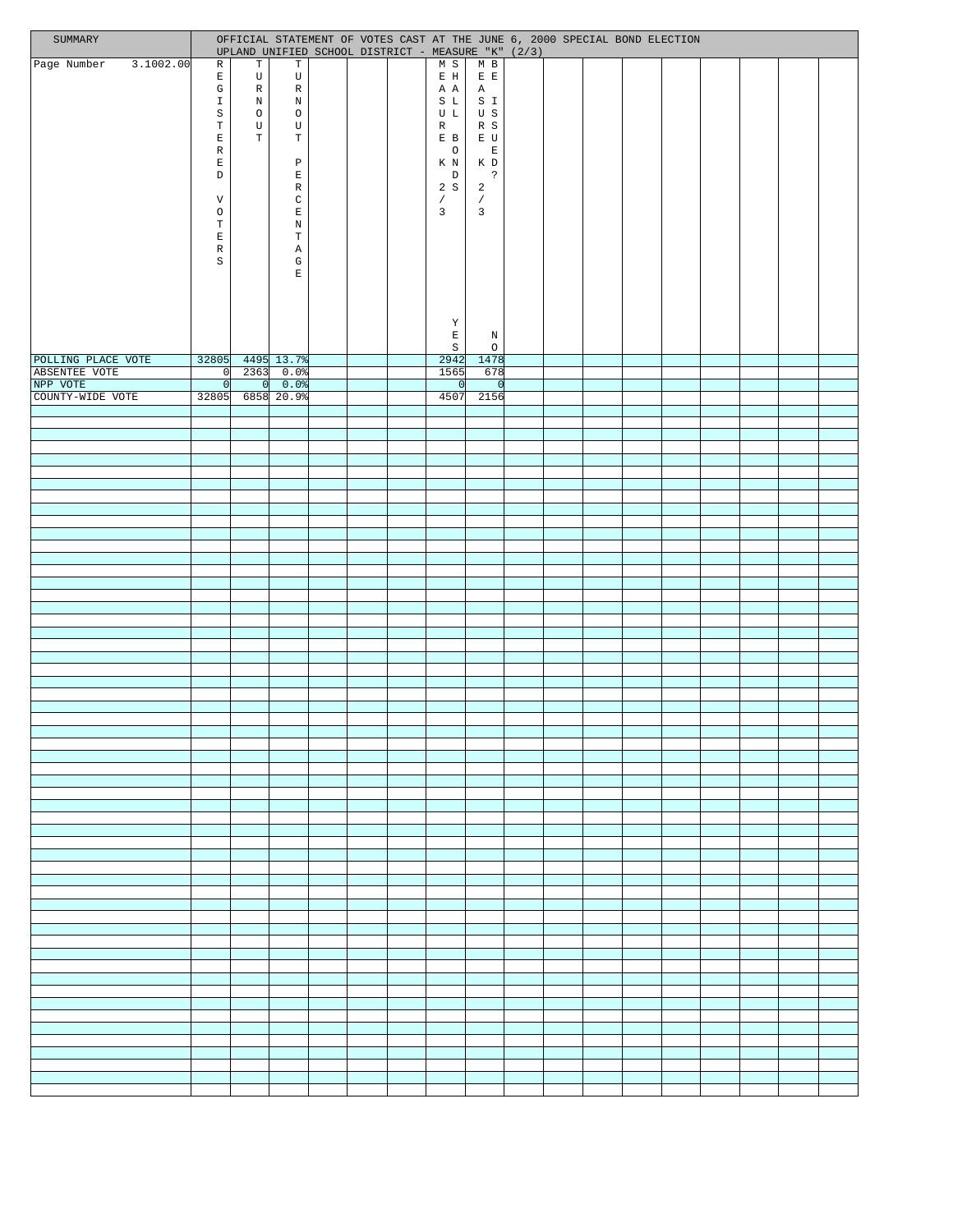|                                                              | OFFICIAL STATEMENT OF VOTES CAST AT THE JUNE 6, 2000 SPECIAL BOND ELECTION<br>ONTARIO-MONTCLAIR ELEMENTARY SCHOOL DISTRICT - MEASURE "L" (2/3) |                       |                             |  |  |  |                       |                       |  |  |  |  |  |  |  |  |
|--------------------------------------------------------------|------------------------------------------------------------------------------------------------------------------------------------------------|-----------------------|-----------------------------|--|--|--|-----------------------|-----------------------|--|--|--|--|--|--|--|--|
| 4.101.001<br> Page Number                                    | R                                                                                                                                              | т                     | т                           |  |  |  | M S                   | M B                   |  |  |  |  |  |  |  |  |
|                                                              | Ε                                                                                                                                              | U                     | U                           |  |  |  | E H                   | E E                   |  |  |  |  |  |  |  |  |
|                                                              | G                                                                                                                                              | $\mathbb R$           | R                           |  |  |  | ΑA                    | Α                     |  |  |  |  |  |  |  |  |
|                                                              | I<br>S                                                                                                                                         | Ν<br>$\circ$          | N<br>O                      |  |  |  | S L<br>U L            | S I<br>U S            |  |  |  |  |  |  |  |  |
|                                                              | $\mathbf T$                                                                                                                                    | U                     | U                           |  |  |  | R                     | R S                   |  |  |  |  |  |  |  |  |
|                                                              | E                                                                                                                                              | T                     | Т                           |  |  |  | E B                   | E U                   |  |  |  |  |  |  |  |  |
|                                                              | $\mathbb R$<br>Ε                                                                                                                               |                       | Ρ                           |  |  |  | O<br>L N              | Ε<br>L D              |  |  |  |  |  |  |  |  |
|                                                              | D                                                                                                                                              |                       | Е                           |  |  |  | D                     | ċ.                    |  |  |  |  |  |  |  |  |
|                                                              |                                                                                                                                                |                       | R                           |  |  |  | 2S                    | 2                     |  |  |  |  |  |  |  |  |
|                                                              | V                                                                                                                                              |                       | C                           |  |  |  |                       |                       |  |  |  |  |  |  |  |  |
|                                                              | O<br>Т                                                                                                                                         |                       | Е<br>Ν                      |  |  |  | 3                     | 3                     |  |  |  |  |  |  |  |  |
|                                                              | E                                                                                                                                              |                       | т                           |  |  |  |                       |                       |  |  |  |  |  |  |  |  |
|                                                              | $\mathbb R$                                                                                                                                    |                       | Α                           |  |  |  |                       |                       |  |  |  |  |  |  |  |  |
|                                                              | S                                                                                                                                              |                       | G                           |  |  |  |                       |                       |  |  |  |  |  |  |  |  |
|                                                              |                                                                                                                                                |                       | E                           |  |  |  |                       |                       |  |  |  |  |  |  |  |  |
|                                                              |                                                                                                                                                |                       |                             |  |  |  |                       |                       |  |  |  |  |  |  |  |  |
|                                                              |                                                                                                                                                |                       |                             |  |  |  |                       |                       |  |  |  |  |  |  |  |  |
|                                                              |                                                                                                                                                |                       |                             |  |  |  | Υ<br>$\mathbf E$      | Ν                     |  |  |  |  |  |  |  |  |
|                                                              |                                                                                                                                                |                       |                             |  |  |  | $\rm S$               | O                     |  |  |  |  |  |  |  |  |
| $ 001 230 - 1 440 - 1, 12$ , ETC.                            | 1224                                                                                                                                           | 99                    | 8.0%                        |  |  |  | 47                    | 48                    |  |  |  |  |  |  |  |  |
| $002$ 440-2,15                                               | 741                                                                                                                                            | 71                    | 9.5%                        |  |  |  | 34                    | 34                    |  |  |  |  |  |  |  |  |
| $003$ 440-3,18<br>004 440-4.01,4.02,9,23                     | 935<br>1151                                                                                                                                    | 82<br>56              | 8.7%<br>4.8%                |  |  |  | 37<br>29              | 45<br>25              |  |  |  |  |  |  |  |  |
| $[005 440 - 5, 6]$                                           | 1101                                                                                                                                           | 63                    | 5.7%                        |  |  |  | 34                    | 29                    |  |  |  |  |  |  |  |  |
| $ 006 440 - 7, 16$                                           | 1000                                                                                                                                           | 77                    | 7.7%                        |  |  |  | 39                    | 35                    |  |  |  |  |  |  |  |  |
| 007 440-8,13<br>008 440-11,14                                | 1032<br>1003                                                                                                                                   | 109                   | 105 10.1%<br>10.8%          |  |  |  | 51<br>75              | 50<br>32              |  |  |  |  |  |  |  |  |
| $009$ 440-17,22                                              | 966                                                                                                                                            | 57                    | 5.9%                        |  |  |  | 29                    | 28                    |  |  |  |  |  |  |  |  |
| 010 440-19, 21.01, 21.02                                     | 845                                                                                                                                            | 44                    | 5.2%                        |  |  |  | 30                    | 12                    |  |  |  |  |  |  |  |  |
| $011 510 - 1,57$                                             | 872                                                                                                                                            |                       | 131 15.0%                   |  |  |  | 75                    | 53                    |  |  |  |  |  |  |  |  |
| $ 012 510-2.01, 2.02, \text{ETC}.$<br>$013$ 510-3.01,5,85.01 | 1274<br>856                                                                                                                                    | 53<br>82              | 4.1%<br>9.5%                |  |  |  | 37<br>45              | 12<br>33              |  |  |  |  |  |  |  |  |
| 014 510-3.02, 47.01, ETC.                                    | 861                                                                                                                                            | 35                    | 4.0%                        |  |  |  | 20                    | 14                    |  |  |  |  |  |  |  |  |
| $ 015 510 - 4, 6$                                            | 1223                                                                                                                                           | 198                   | 16.1%                       |  |  |  | 123                   | 74                    |  |  |  |  |  |  |  |  |
| 016 510-7.01, 7.02, 21, ETC<br>$017$ 510-8, 27.02            | 1281<br>1110                                                                                                                                   | 104<br>50             | 8.1%<br>4.5%                |  |  |  | 54<br>33              | 48<br>15              |  |  |  |  |  |  |  |  |
| 018 510-9.01,9.02,ETC.                                       | 1045                                                                                                                                           | 29                    | 2.7%                        |  |  |  | 23                    | 6                     |  |  |  |  |  |  |  |  |
| 019 510-11,22.02                                             | 1030                                                                                                                                           | 49                    | 4.7%                        |  |  |  | 27                    | 19                    |  |  |  |  |  |  |  |  |
| $ 020 510 - 12,88$                                           | 1090                                                                                                                                           | 77                    | 7.0%                        |  |  |  | 51                    | 25                    |  |  |  |  |  |  |  |  |
| 021 510-15,20<br>022 510-16,51                               | 1151<br>1198                                                                                                                                   | 71<br>177             | 6.1%<br>14.7%               |  |  |  | 47<br>79              | 23<br>91              |  |  |  |  |  |  |  |  |
| 023 510-17,24.01                                             | 898                                                                                                                                            | 44                    | 4.8%                        |  |  |  | 28                    | 16                    |  |  |  |  |  |  |  |  |
| 024 510-18,61,80                                             | 775                                                                                                                                            | 106                   | 13.6%                       |  |  |  | 56                    | 48                    |  |  |  |  |  |  |  |  |
| 025 510-19.01,19.02,52<br>026 510-22.01,27.01,97             | 887<br>772                                                                                                                                     | 72<br>27              | 8.1%<br>3.4%                |  |  |  | 43<br>12              | 27<br>15              |  |  |  |  |  |  |  |  |
| $027$ 510-23,25                                              | 1212                                                                                                                                           | 112                   | 9.2%                        |  |  |  | 62                    | 48                    |  |  |  |  |  |  |  |  |
| 028 510-24.02,66                                             | 736                                                                                                                                            | 77                    | 10.4%                       |  |  |  | 44                    | 30                    |  |  |  |  |  |  |  |  |
| $ 029 \t510-26,39$<br>030 510-27.03,74,99                    | 1189<br>1046                                                                                                                                   | 66<br>38              | 5.5%<br>3.6%                |  |  |  | 49<br>28              | 16<br>10              |  |  |  |  |  |  |  |  |
| $031$ 510-28                                                 | 766                                                                                                                                            | 43                    | 5.6%                        |  |  |  | 33                    |                       |  |  |  |  |  |  |  |  |
| $ 032 \t510-29.01, 32, 53$                                   | 1236                                                                                                                                           | 116                   | 9.3원                        |  |  |  | 58                    | 55                    |  |  |  |  |  |  |  |  |
| $[033 \t 510-31, 50]$                                        | 991                                                                                                                                            |                       | 148 14.9%                   |  |  |  | 70                    | 76<br>22              |  |  |  |  |  |  |  |  |
| $034$ 510-34,43<br>$[035 \t510-38.01, 38.02]$                | 1057<br>785                                                                                                                                    | 53<br>$\overline{20}$ | 5.0원<br>2.5%                |  |  |  | 31<br>14              | ᅙ                     |  |  |  |  |  |  |  |  |
| $036$ 510-40,84                                              | 1193                                                                                                                                           | 77                    | 6.4%                        |  |  |  | 46                    | 28                    |  |  |  |  |  |  |  |  |
| $037$ 510-44,77                                              | 1062                                                                                                                                           | 52                    | 4.8%                        |  |  |  | 44                    | $\vert 4 \vert$       |  |  |  |  |  |  |  |  |
| $038$ 510-49,55<br>$039$ $510 - 54.01, 54.02, 62, 7$         | 977<br>1097                                                                                                                                    | 89<br>68              | 9.1%<br>6.1%                |  |  |  | 45<br>39              | 44<br>27              |  |  |  |  |  |  |  |  |
| $040$ 510-73,98                                              | 1060                                                                                                                                           | 46                    | 4.3%                        |  |  |  | 32                    | 13                    |  |  |  |  |  |  |  |  |
| $041$ 510-78                                                 | 843                                                                                                                                            | 18                    | 2.1%                        |  |  |  | 14                    | $\overline{4}$        |  |  |  |  |  |  |  |  |
| $042$ 510-87.01,87.02                                        | 840                                                                                                                                            | 52                    | 6.1%                        |  |  |  | 32                    | 18<br>$\overline{13}$ |  |  |  |  |  |  |  |  |
| $[043 580 - 1, 2]$<br>$044580 - 3,4$                         | 867<br>867                                                                                                                                     | 45<br>43              | 5.1%<br>4.9%                |  |  |  | 30<br>22              | 20                    |  |  |  |  |  |  |  |  |
| $045610 - 15,17$                                             | 932                                                                                                                                            | 65                    | 6.9%                        |  |  |  | 41                    | $\overline{23}$       |  |  |  |  |  |  |  |  |
| 001 ABSENTEE BT 001                                          | 0                                                                                                                                              | 36                    | $0.0$ %                     |  |  |  | 20                    | 13                    |  |  |  |  |  |  |  |  |
| 002 ABSENTEE BT 001<br>003 ABSENTEE BT 001                   | $\Omega$<br> 0                                                                                                                                 | $\overline{34}$<br>23 | $0.0$ $\frac{8}{3}$<br>0.0% |  |  |  | 13<br>10              | $\overline{20}$<br>12 |  |  |  |  |  |  |  |  |
| 004 ABSENTEE BT 001                                          | $\Omega$                                                                                                                                       | 40                    | 0.0%                        |  |  |  | 24                    | 15                    |  |  |  |  |  |  |  |  |
| 005 ABSENTEE BT 001                                          | 0                                                                                                                                              | 41                    | $0.0$ %                     |  |  |  | 22                    | 15                    |  |  |  |  |  |  |  |  |
| 006 ABSENTEE BT 001                                          | 0                                                                                                                                              | 33                    | $0.0$ $\frac{8}{3}$         |  |  |  | 15                    | 18                    |  |  |  |  |  |  |  |  |
| 007 ABSENTEE BT 001<br>008 ABSENTEE BT 001                   | 0l<br>$\Omega$                                                                                                                                 | 19<br>47              | 0.0%<br>$0.0$ $\frac{8}{3}$ |  |  |  | 9<br>23               | 10<br>22              |  |  |  |  |  |  |  |  |
| 009 ABSENTEE BT 001                                          | 0                                                                                                                                              | 43                    | 0.0%                        |  |  |  | 21                    | 19                    |  |  |  |  |  |  |  |  |
| 010 ABSENTEE BT 001                                          | $\Omega$                                                                                                                                       | 19                    | 0.0%                        |  |  |  | ञ                     | ञ                     |  |  |  |  |  |  |  |  |
| 011 ABSENTEE BT 001<br>012 ABSENTEE BT 001                   | 0<br>$\Omega$                                                                                                                                  | 64<br>39              | $0.0$ %<br>0.0%             |  |  |  | 33<br>$\overline{20}$ | $\overline{28}$<br>18 |  |  |  |  |  |  |  |  |
| 013 ABSENTEE BT 001                                          | 0l                                                                                                                                             | 31                    | 0.0%                        |  |  |  | 10                    | 19                    |  |  |  |  |  |  |  |  |
| 014 ABSENTEE BT 001                                          | 0                                                                                                                                              | 18                    | $0.0$ $\frac{1}{2}$         |  |  |  | 12                    | $\vert 4 \vert$       |  |  |  |  |  |  |  |  |
| 015 ABSENTEE BT 001                                          | 0                                                                                                                                              | 74                    | $0.0$ %                     |  |  |  | 36                    | 38                    |  |  |  |  |  |  |  |  |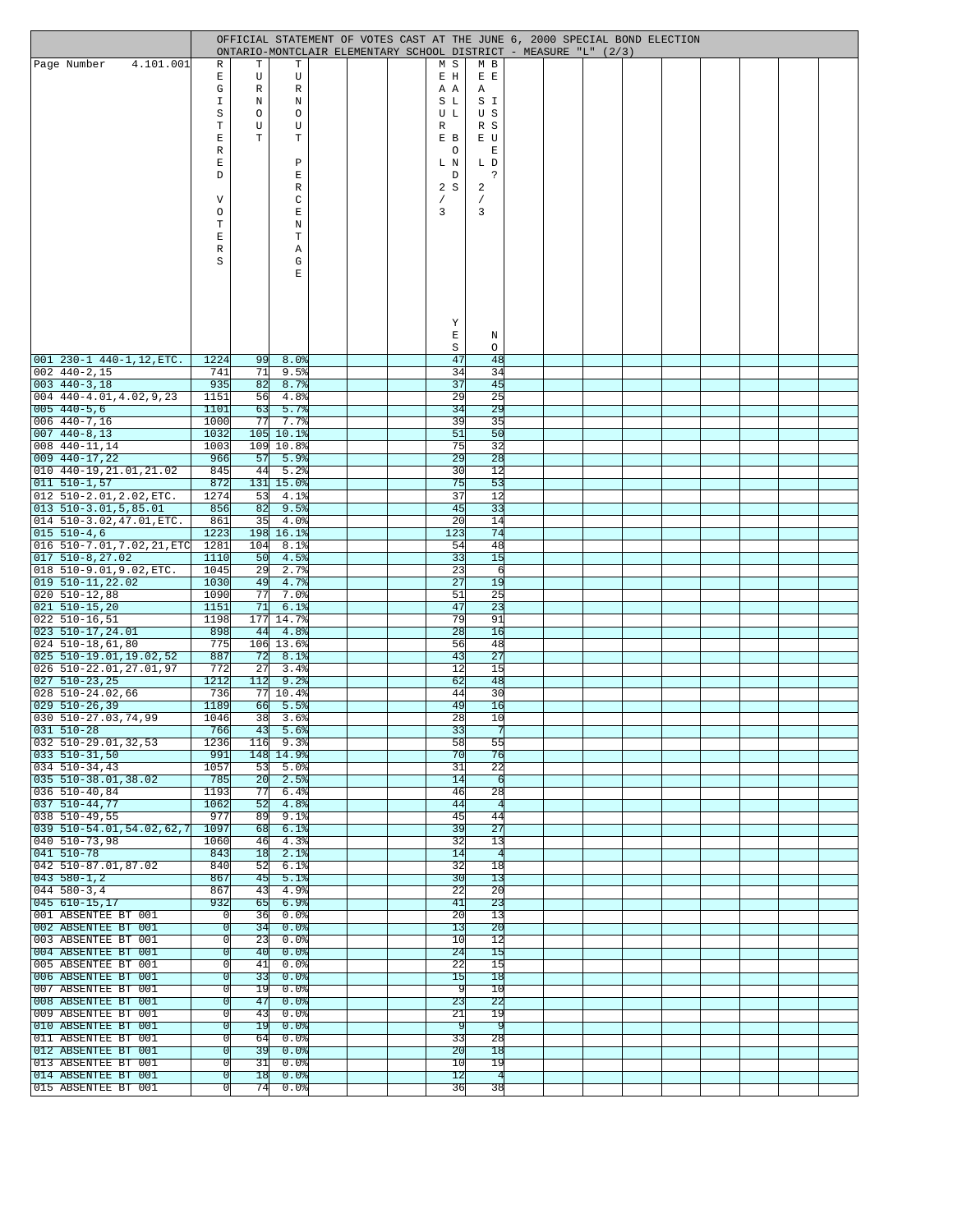|                                            |                                  |          |                                |  | OFFICIAL STATEMENT OF VOTES CAST AT THE JUNE 6, 2000 SPECIAL BOND ELECTION<br>ONTARIO-MONTCLAIR ELEMENTARY SCHOOL DISTRICT - MEASURE "L" (2/3) |                    |  |  |  |  |  |
|--------------------------------------------|----------------------------------|----------|--------------------------------|--|------------------------------------------------------------------------------------------------------------------------------------------------|--------------------|--|--|--|--|--|
| 5.101.001<br>Page Number                   | R                                | Т        | Т                              |  | M S                                                                                                                                            | M B                |  |  |  |  |  |
|                                            | Ε                                | U        | U                              |  | E H                                                                                                                                            | $E$ $E$            |  |  |  |  |  |
|                                            | G<br>I                           | R<br>N   | R<br>$\, {\rm N}$              |  | A A<br>S L                                                                                                                                     | Α<br>S I           |  |  |  |  |  |
|                                            | S                                | $\circ$  | O                              |  | U L                                                                                                                                            | U S                |  |  |  |  |  |
|                                            | Т                                | U        | U                              |  | R                                                                                                                                              | R S                |  |  |  |  |  |
|                                            | E<br>R                           | T        | т                              |  | E B<br>O                                                                                                                                       | E U<br>$\mathbf E$ |  |  |  |  |  |
|                                            | E                                |          | P                              |  | L N                                                                                                                                            | L D                |  |  |  |  |  |
|                                            | D                                |          | E                              |  | D                                                                                                                                              | S.                 |  |  |  |  |  |
|                                            |                                  |          | R<br>C                         |  | 2S                                                                                                                                             | 2                  |  |  |  |  |  |
|                                            | V<br>O                           |          | E                              |  | 7<br>3                                                                                                                                         | 3                  |  |  |  |  |  |
|                                            | Т                                |          | N                              |  |                                                                                                                                                |                    |  |  |  |  |  |
|                                            | E                                |          | $\mathbf T$                    |  |                                                                                                                                                |                    |  |  |  |  |  |
|                                            | R<br>S                           |          | Α<br>G                         |  |                                                                                                                                                |                    |  |  |  |  |  |
|                                            |                                  |          | E                              |  |                                                                                                                                                |                    |  |  |  |  |  |
|                                            |                                  |          |                                |  |                                                                                                                                                |                    |  |  |  |  |  |
|                                            |                                  |          |                                |  |                                                                                                                                                |                    |  |  |  |  |  |
|                                            |                                  |          |                                |  | Υ                                                                                                                                              |                    |  |  |  |  |  |
|                                            |                                  |          |                                |  | E                                                                                                                                              | Ν                  |  |  |  |  |  |
| 016 ABSENTEE BT 001                        | 0                                | 62       | $0.0$ $ $                      |  | $\rm S$<br>43                                                                                                                                  | O<br>16            |  |  |  |  |  |
| 017 ABSENTEE BT 001                        | 0                                | 27       | $0.0$ %                        |  | 8                                                                                                                                              | 19                 |  |  |  |  |  |
| 018 ABSENTEE BT 001                        | 0                                | 19       | $0.0$ $ $                      |  | 10                                                                                                                                             | 9                  |  |  |  |  |  |
| 019 ABSENTEE BT 001<br>020 ABSENTEE BT 001 | $\overline{0}$<br>$\overline{0}$ | 27<br>15 | $0.0$ $ $<br>$0.0$ %           |  | 12<br>10                                                                                                                                       | 13<br>-31          |  |  |  |  |  |
| 021 ABSENTEE BT 001                        | 0                                | 33       | $0.0$ $ $                      |  | 18                                                                                                                                             | 10                 |  |  |  |  |  |
| 022 ABSENTEE BT 001<br>023 ABSENTEE BT 001 | $\overline{0}$                   | 73<br>22 | $0.0$ $ $                      |  | 34                                                                                                                                             | 32                 |  |  |  |  |  |
| 024 ABSENTEE BT 001                        | $\circ$<br>$\overline{0}$        | 29       | $0.0$ %<br>$0.0$ $\frac{1}{2}$ |  | 11<br>14                                                                                                                                       | 10<br>14           |  |  |  |  |  |
| 025 ABSENTEE BT 001                        | $\overline{0}$                   | 24       | $0.0$ $ $                      |  | 10                                                                                                                                             | 14                 |  |  |  |  |  |
| 026 ABSENTEE BT 001                        | $\overline{0}$                   | 32       | $0.0$ $ $                      |  | 14                                                                                                                                             | 18                 |  |  |  |  |  |
| 027 ABSENTEE BT 001<br>028 ABSENTEE BT 001 | $\overline{0}$<br> 0             | 41<br>36 | $0.0$ $ $<br>0.0%              |  | 20<br>19                                                                                                                                       | 21<br>15           |  |  |  |  |  |
| 029 ABSENTEE BT 001                        | $\overline{0}$                   | 37       | $0.0$ %                        |  | 22                                                                                                                                             | 15                 |  |  |  |  |  |
| 030 ABSENTEE BT 001                        | $\overline{0}$                   | 30       | $0.0$ $ $                      |  | 10                                                                                                                                             | 20                 |  |  |  |  |  |
| 031 ABSENTEE BT 001<br>032 ABSENTEE BT 001 | 0 <br> 0                         | 14<br>43 | $0.0$ %<br>$0.0$ $ $           |  | 6<br>15                                                                                                                                        | 6<br>25            |  |  |  |  |  |
| 033 ABSENTEE BT 001                        | $\Omega$                         | 57       | $0.0$ %                        |  | 28                                                                                                                                             | 26                 |  |  |  |  |  |
| 034 ABSENTEE BT 001                        | 0                                | 29       | $0.0$ $ $                      |  | 17                                                                                                                                             | 8                  |  |  |  |  |  |
| 035 ABSENTEE BT 001<br>036 ABSENTEE BT 001 | $\Omega$<br>$\overline{0}$       | 18<br>27 | $0.0$ %<br>$0.0$ $ $           |  | 9<br>9                                                                                                                                         | 8<br>16            |  |  |  |  |  |
| 037 ABSENTEE BT 001                        | 0                                | 28       | $0.0$ %                        |  | 10                                                                                                                                             | 18                 |  |  |  |  |  |
| 038 ABSENTEE BT 001                        | 0                                | 32       | $0.0$ $ $                      |  | 20                                                                                                                                             | 11                 |  |  |  |  |  |
| 039 ABSENTEE BT 001<br>040 ABSENTEE BT 001 | $\Omega$<br>$\Omega$             | 40<br>15 | $0.0$ $ $<br>$0.0$ $ $         |  | 16<br>10                                                                                                                                       | 24<br>5            |  |  |  |  |  |
| 041 ABSENTEE BT 001                        | 0                                | 11       | $0.0$ %                        |  | 5                                                                                                                                              | -6                 |  |  |  |  |  |
| 042 ABSENTEE BT 001                        | 0                                | 53       | 0.0%                           |  | 28                                                                                                                                             | 23                 |  |  |  |  |  |
| 043 ABSENTEE BT 001<br>044 ABSENTEE BT 001 | $\Omega$<br> 0                   | 19<br>36 | $0.0$ $ $<br>$0.0$ $ $         |  | 8<br>21                                                                                                                                        | 11<br>13           |  |  |  |  |  |
| 045 ABSENTEE BT 001                        | 0l                               | 25       | 0.0%                           |  | 15                                                                                                                                             | 9                  |  |  |  |  |  |
| NPP 440-20                                 |                                  |          | 0 0 0.0                        |  |                                                                                                                                                |                    |  |  |  |  |  |
| **** TOTALS ****                           |                                  |          | $45077$ $4811$ $10.6$          |  |                                                                                                                                                | 2641 2019          |  |  |  |  |  |
|                                            |                                  |          |                                |  |                                                                                                                                                |                    |  |  |  |  |  |
|                                            |                                  |          |                                |  |                                                                                                                                                |                    |  |  |  |  |  |
|                                            |                                  |          |                                |  |                                                                                                                                                |                    |  |  |  |  |  |
|                                            |                                  |          |                                |  |                                                                                                                                                |                    |  |  |  |  |  |
|                                            |                                  |          |                                |  |                                                                                                                                                |                    |  |  |  |  |  |
|                                            |                                  |          |                                |  |                                                                                                                                                |                    |  |  |  |  |  |
|                                            |                                  |          |                                |  |                                                                                                                                                |                    |  |  |  |  |  |
|                                            |                                  |          |                                |  |                                                                                                                                                |                    |  |  |  |  |  |
|                                            |                                  |          |                                |  |                                                                                                                                                |                    |  |  |  |  |  |
|                                            |                                  |          |                                |  |                                                                                                                                                |                    |  |  |  |  |  |
|                                            |                                  |          |                                |  |                                                                                                                                                |                    |  |  |  |  |  |
|                                            |                                  |          |                                |  |                                                                                                                                                |                    |  |  |  |  |  |
|                                            |                                  |          |                                |  |                                                                                                                                                |                    |  |  |  |  |  |
|                                            |                                  |          |                                |  |                                                                                                                                                |                    |  |  |  |  |  |
|                                            |                                  |          |                                |  |                                                                                                                                                |                    |  |  |  |  |  |
|                                            |                                  |          |                                |  |                                                                                                                                                |                    |  |  |  |  |  |
|                                            |                                  |          |                                |  |                                                                                                                                                |                    |  |  |  |  |  |
|                                            |                                  |          |                                |  |                                                                                                                                                |                    |  |  |  |  |  |
|                                            |                                  |          |                                |  |                                                                                                                                                |                    |  |  |  |  |  |
|                                            |                                  |          |                                |  |                                                                                                                                                |                    |  |  |  |  |  |
|                                            |                                  |          |                                |  |                                                                                                                                                |                    |  |  |  |  |  |